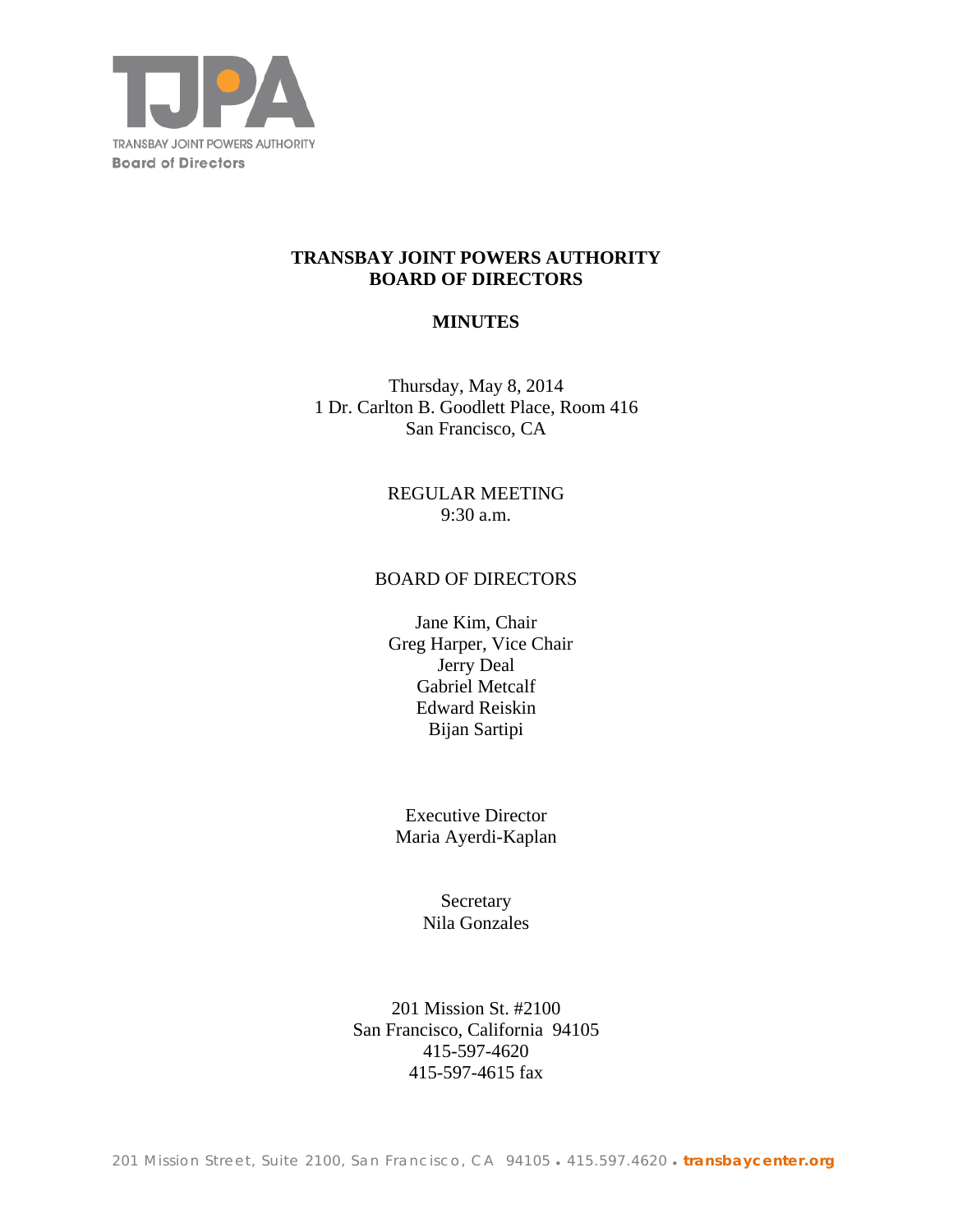# 9:30 – REGULAR MEETING

# ORDER OF BUSINESS

## 1. Call to Order

Chair Kim called the meeting to order at 9:30 a.m.

## 2. Roll Call

Secretary Gonzales announced that Jerry Deal was joining as the newly appointed member representing the Peninsula Corridor Joint Powers Board.

Present: Jerry Deal Gabriel Metcalf (arrived during Item 5) Ed Reiskin Bijan Sartipi Greg Harper Jane Kim

# 3. Communications

None.

4. Board of Director's New and Old Business

None.

- 5. Executive Director's Report
	- Construction Update
	- Quarterly Project Labor Agreement (PLA) Report
	- Cost Estimate Update

Executive Director Ayerdi-Kaplan welcomed Director Deal and introduced staff to present the reports.

Steve Rule, Turner Construction, presented the Construction Update.

Dennis Turchon, TJPA Senior Construction Manager, presented the PLA Report.

Mark Zabaneh, TJPA Senior Program Manager, Natalie Saylor of Leland Saylor Associates and Steve Humphreys of Webcor/Obayashi Joint Venture, presented the Cost Estimate Update.

The Directors were appreciative that a bidder survey was conducted and all recommendations are being implemented. Director Deal stated he hopes the implementation of the bidder survey recommendations is just the beginning and that the team continues to evaluate the market and adjust as necessary. Director Reiskin emphasized the importance of the Construction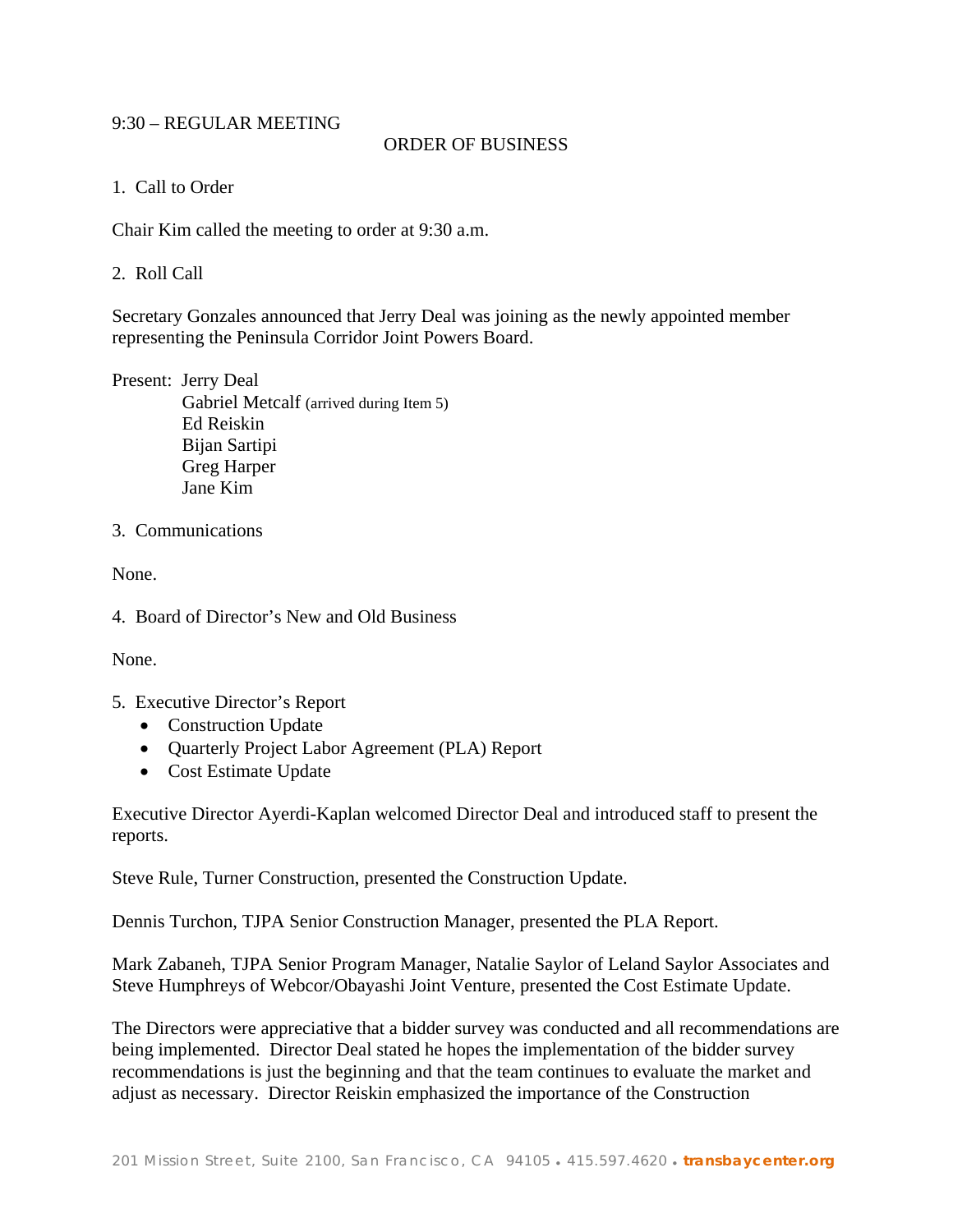Manager/General Contractor, the designers, and the entire team working together to get clean packages back on the market as quickly as possible.

Executive Director Ayerdi-Kaplan provided the Board members with a map showing the thousands of jobs created by the project across the United States.

Public Comment:

Jim Patrick, Patrick  $& Co.,$  stated his dissatisfaction with the PLA and indicated that it is contributing to the high costs being seen on the bids. He recommended that the Board take a position regarding the local minimum wage policy.

Roland Lebrun disagreed with Jim Patrick and stated the bidding situation being seen on this project is a carbon copy of what happened in Europe. He suggested the new engineering contract approach be considered for bid packages.

6. Public Comment

None.

# THE FOLLOWING MATTERS BEFORE THE TRANSBAY JOINT POWERS AUTHORITY ARE RECOMMENDED FOR ACTION AS STATED BY THE EXECUTIVE DIRECTOR OR THE CHAIR.

# REGULAR CALENDAR

7. Approving an Amendment to Contract No. 08-04-CMGC-000, authorizing Webcor/Obayashi Joint Venture to award a Trade Work subcontract with Shimmick Construction Company as the lowest responsible bidder in the amount of \$56,225,056 for TG18.1: Bus Ramps Package, thereby increasing authorized Direct Costs by \$56,225,056 and increasing the authorized Construction Services Fixed Fee by \$4,610,454.59.

Dennis Turchon, TJPA Senior Construction Manager, presented the item.

Director Reiskin commended staff for doing A+B bidding, including a value engineering process and having deductive alternates.

No public comment.

#### RESOLUTION 14-007

On motion to approve:

ADOPTED: AYES – Deal, Metcalf, Reiskin, Harper, and Kim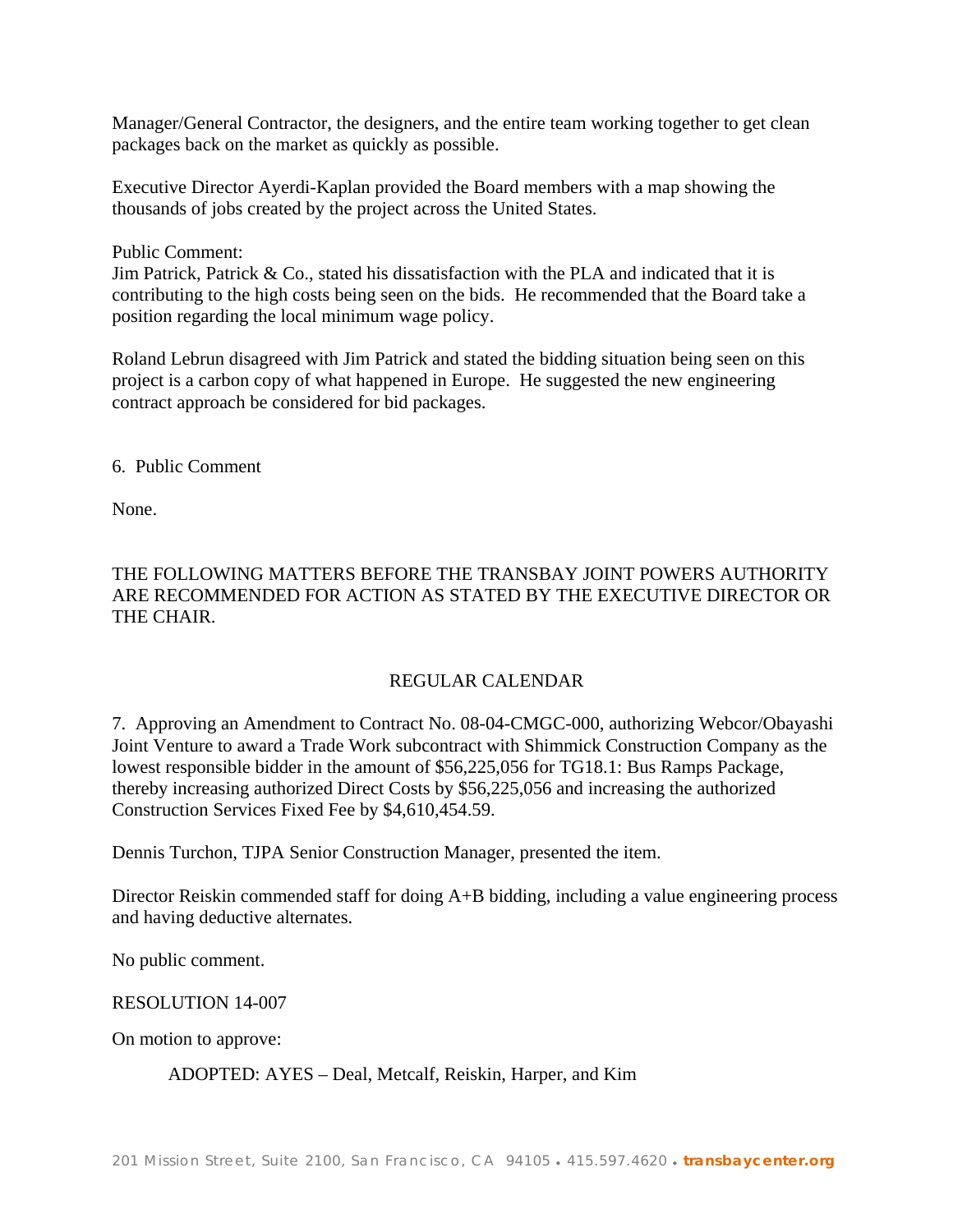8. Presentation of and Public Hearing for draft Fiscal Year 2014-15 (FY 2014-15) Capital Budget in an Amount Not To Exceed \$321,427,000 and draft FY 2014-15 Operating Budget in an Amount Not To Exceed \$4,752,708.

Sara Gigliotti, TJPA Chief Financial Officer, presented the item.

No public comment.

9. Approving an amendment to the \$171,000,000 Transportation Infrastructure Finance and Innovation Act (TIFIA) loan from the U.S. Department of Transportation that will finance a portion of the costs of the construction of Phase 1 of the Transbay Transit Center Program.

Sara Gigliotti, TJPA Chief Financial Officer, presented the item.

Public Comment: Roland Lebrun provided comments regarding funding for the Downtown Extension and suggested Block 5 could not be sold.

RESOLUTION 14-008

On motion to approve:

ADOPTED: AYES – Deal, Metcalf, Reiskin, Harper, and Kim

10. Adopting the Debt Management Policy identified as Board Policy No. 017, Category: Financial Matters.

Sara Gigliotti, TJPA Chief Financial Officer, presented the item.

No public comment.

#### RESOLUTION 14-009

On motion to approve:

ADOPTED: AYES – Deal, Metcalf, Reiskin, Harper, and Kim

11. Authorizing the Executive Director to execute an agreement for Concept of Operations and other related services with Ross & Baruzzini, in the amount of \$700,000 for a period of three years, with the option to extend the term for an additional three years.

Denise Sines, URS Corporation, presented the item.

Director Metcalf inquired on when the Board will see some of the concepts. Ms. Sines advised the process will take eighteen months.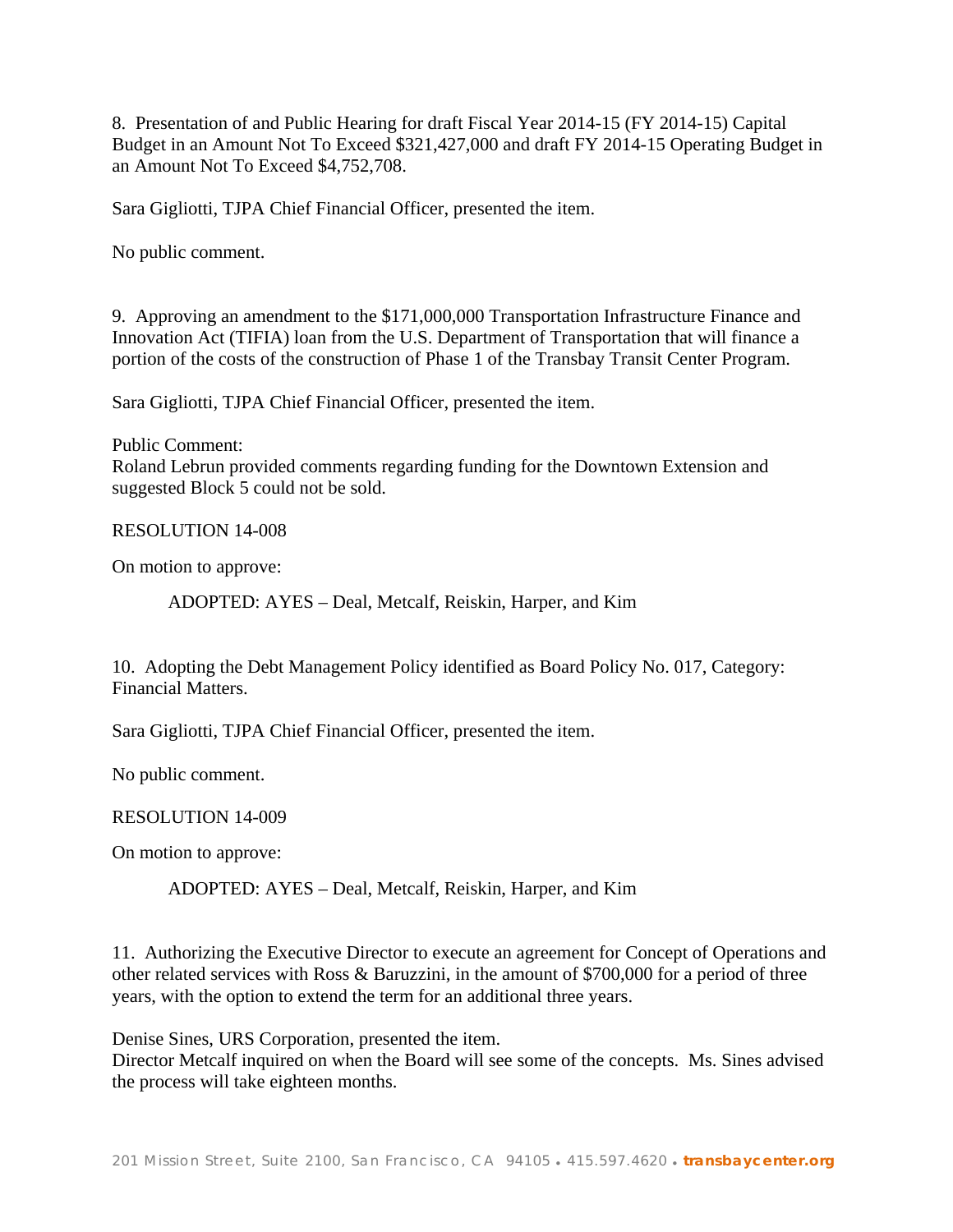Public Comment: Jim Patrick, Patrick & Co., provided comments regarding crowd control.

RESOLUTION 14-010

On motion to approve:

ADOPTED: AYES – Deal, Metcalf, Reiskin, Harper, and Kim

12. Approving the recommended applicants to the Transbay Joint Powers Authority Citizens Advisory Committee.

Scott Boule, TJPA Legislative Affairs and Community Outreach Manager, presented the item.

No public comment.

RESOLUTION 14-011

On motion to approve:

ADOPTED: AYES – Deal, Metcalf, Reiskin, Harper, and Kim

13. Approving the Minutes of the March 13, 2014 meeting.

No public comment.

On motion to approve:

ADOPTED: AYES – Deal, Metcalf, Reiskin, Harper, and Kim

14. Approving a Resolution of Appreciation for Director Art Lloyd.

Executive Director Ayerdi-Kaplan expressed her gratitude to Director Lloyd for his many years of hard work and commitment on behalf of the Transbay project.

Chair Kim stated her appreciation for Director Lloyd's dedication and his incredibly long career of sixty years.

No public comment.

RESOLUTION 14-012

On motion to approve:

ADOPTED: AYES – Deal, Metcalf, Reiskin, Harper, and Kim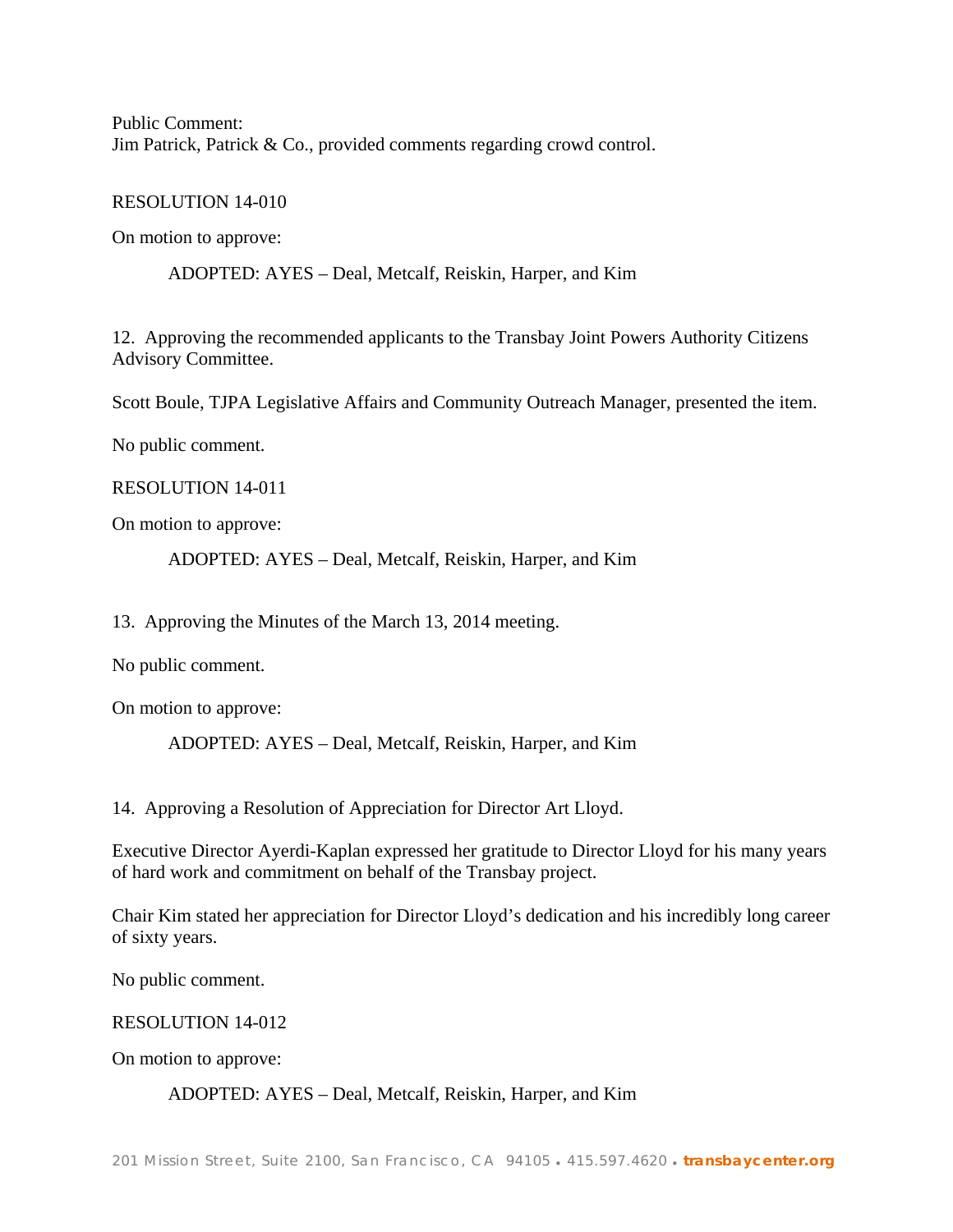# RECESS REGULAR MEETING AND CONVENE CLOSED SESSION

There was no member of the public who indicated that they would like to comment on the items scheduled for discussion in closed session.

## CLOSED SESSION

15. Call to Order

Chair Kim called the closed session to order at 11:40 a.m.

16. Roll Call

Present: Jerry Deal Gabriel Metcalf Ed Reiskin Bijan Sartipi Greg Harper Jane Kim

17. CONFERENCE WITH REAL PROPERTY NEGOTIATORS (Gov. Code section 54956.8) and CONFERENCE WITH LEGAL COUNSEL — EXISTING LITIGATION (Gov. Code section 54956.9(a) and 54956.9(d)(1))

(17.1) Property: 562-564 Howard Street (Block 3721, Lot 019)

TJPA Negotiators: Maria Ayerdi-Kaplan, Executive Director, and Andrew W. Schwartz and Deborah L. Miller, Shute, Mihaly & Weinberger LLP, outside counsel

Negotiating parties: TJPA; 564 Howard Street, LLC and Gruen Gruen + Associates

Under negotiation: Price for TJPA's acquisition of property interest in 564 Howard Street

Name of case: City and County of San Francisco v. 564 Howard Street, LLC, et al., San Francisco Superior Court Case No. 10-506781

(17.2) Property: 568 Howard Street (Block 3721, Lot 020)

TJPA Negotiators: Maria Ayerdi-Kaplan, Executive Director, and Andrew W. Schwartz and Deborah L. Miller, Shute, Mihaly & Weinberger LLP, outside counsel

Negotiating parties: TJPA; InvesMaster Corporation